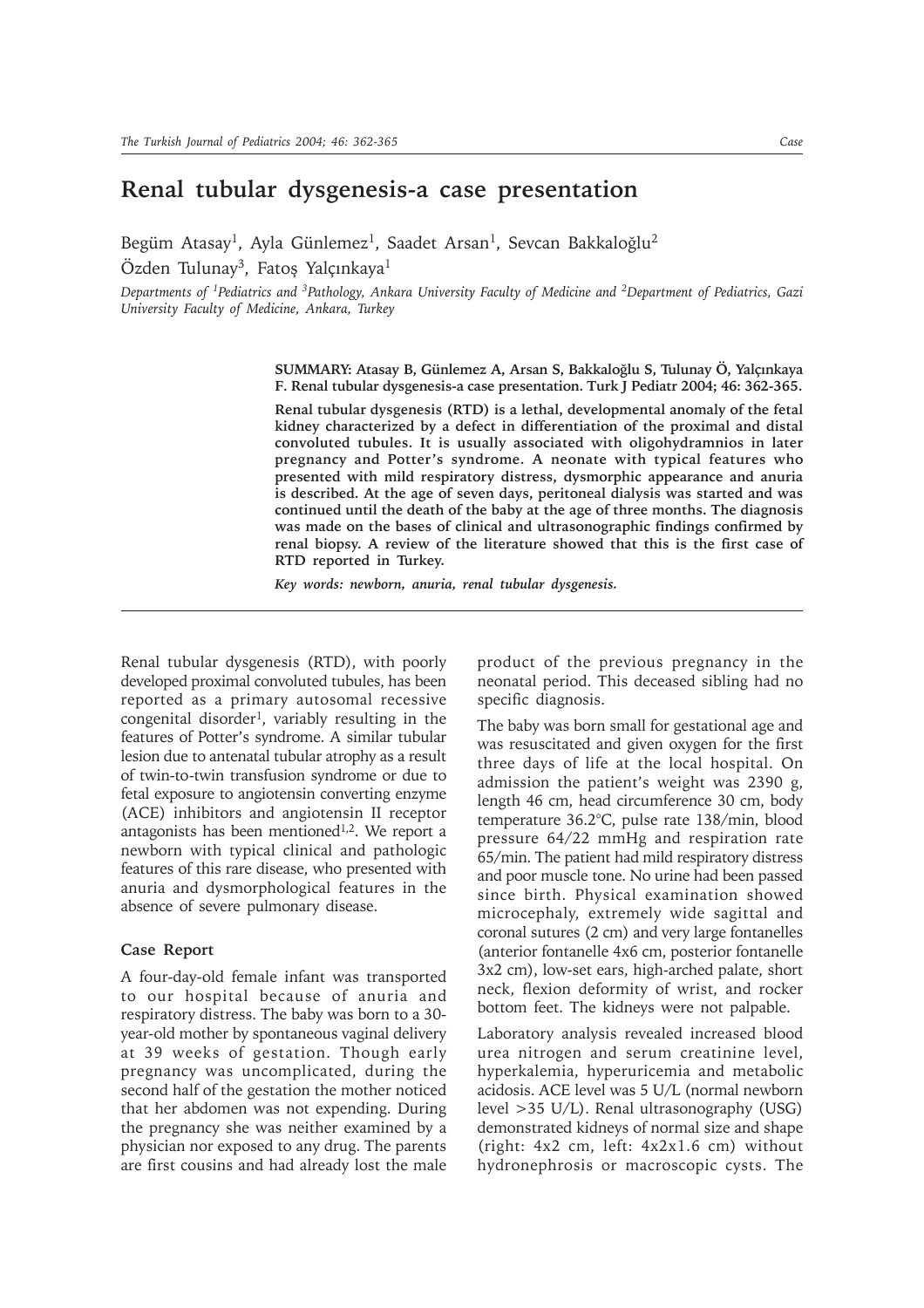corticomedullary differentiation was indisdinct. Doppler USG of abdominal aorta and renal vessels was normal.

On the 7th day of life peritoneal dialysis was started. An open renal biopsy was performed, the next week. Renal biopsy fixed in 10% formalin was examined with hemotoxylin-eosin staining. Renal histology consisted of focal minimal tubular dilatation, in abnormally developed tubules, and crowded glomeruli with focal dilatation of Bowman's space together with increased interstitial connective tissue, which gave the impression of decreased tubular formation. The proximal convoluted tubules within undifferentiated renal tubules with little development of lumen structures were difficult to identify. There were a few tubules with cuboidal epithelial cells having larger and partly granular cytoplasm resembling abnormal proximal tubules (Figs. 1 and 2). One small corticomedullary area with inconsistent interstitial inflammatory cells was observed. Immunohistochemical studies for epithelial membrane antigen (EMA, Novacastra, 1:300), lysosyme (LYS, Neomarkers, 1:100) and alpha 1-antitrypsin (A1AT, Immunon, 1:200) were performed. When using antibodies against LYS and A1AT, the sections were pretreated with 0.1% trypsin (Sigma) and protease (Sigma), respectively, for 3 min at 37°C. No pretreatment was performed when using antibody against EMA. Antigen retrieval was performed with a microwave for 5x5 minutes in a citrate buffer solution. Nearly all the tubules were positive for EMA, whereas A1AT staining did not reveal any positivity in the tubules. Occasional LYS-



**Fig. 1.** Glomeruli appear crowded and all tubules are small and primitive with defective proximal tubular diferentiation. Arterial-arteriolar wall thikness is visible, (H&E x 25).



**Fig. 2.** Close-up view of the renal cortical pranchyma. Undifferentiated tubules do not demonstrate usual light microscopic characteristics of proximal or distal convolutions. Interstitial fibrosis separates tubules, (H&E x 50).

positive tubules and immunostained hypertrophied parietal layer cells of the glomerular capsule were found.

In the 2nd week of life edema and hypertension became prominent.

In the 8th week of peritoneal dialysis the patient underwent abdominal surgery and intestines were partially resected because of necrotizing enterocolitis developing as a result of peritonitis. The child died of overwhelming sepsis at the age of three months. Clinical and pathological manifestations of the case are summarized in Table I.

**Table I.** Clinical and Pathological Manifestations of the Present Case

| Clinical manifestations           |         |
|-----------------------------------|---------|
| <b>Sex</b>                        | Female  |
| Gestational age (weeks)           | 39      |
| Age at death (days)               | 124     |
| Oligohydramnios                   | $^{+}$  |
| Potter sequence                   | $^{+}$  |
| Microcephaly                      | $^{+}$  |
| Wide sutures/fontanelles          | $^{+}$  |
| Congenital heart defect           |         |
| Pathological findings             |         |
| Kidney size                       | Normal  |
| Corticomedullary demarcation      | Poor    |
| Reduced/absent proximal tubules   | $^{+}$  |
| Pirimitive tubule differentiation | $^{+}$  |
| Normal glomerulogenesis           | $^{+}$  |
| Renal vascular abnormality        |         |
| Parental consanguinity            | $\,+\,$ |
|                                   |         |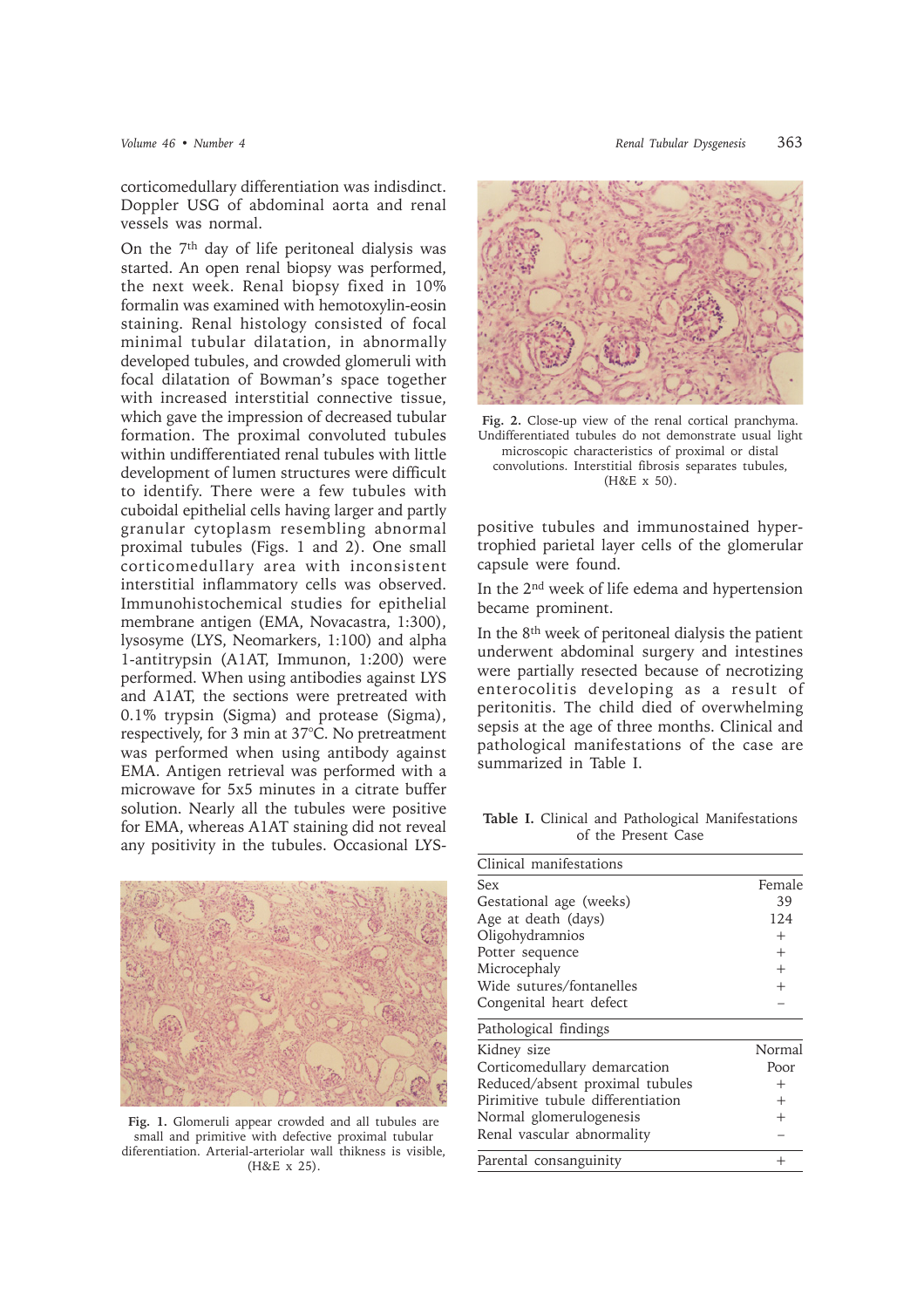## **Discussion**

The causes of anuria in the newborn period can either be pre-renal, i.e. developing secondary to perinatal asphyxia or dehydration; or renal, i.e. secondary to acute tubular and cortical necrosis, polycystic renal disease, bilateral renal agenesis, bilateral renal dysplasia, or renal vein thrombosis; or post-renal, such as in bilateral ureteropelvic stenosis, obstruction or posterior urethral valve. In this particular case, the presence of consanguinity and a sibling loss, Potter's phenotype, anuria with relatively late onset edema and hypertension, and other primary renal pathologies ruled out via Doppler and conventional USG, led us to the clinical diagnosis of RTD3. This initial diagnosis was later confirmed by a renal biopsy.

The pathological features of RTD are as follows1,3: 1) the number of glomeruli and their morphology are normal; 2) proximal tubules are immature and their luminal structures are unclear, lacking brush borders; and 3) nearly all the tubules are EMA-positive on immunostaining, while proximal tubules in normal kidneys are EMA-negative. The present case fulfilled the above criteria. LYS was found to be a component of the brush border membrane of the proximal tubules<sup>4</sup>. Occasional A1AT and LYS-positive tubules was consistent with proximal tubules. More tubules with undifferentiated features showed EMA positivity, demonstrating that they were distal convoluted and collecting tubules<sup>5</sup>. The cystic dilatation of Bowman's space in some glomeruli might be consistent with one of the categories of glomerulocystic disease described by Bernstein et al.6, in that glomerular cysts ware with dysplastic kidneys, as in this case. The decrease in amniotic fluid is presumably related to RTD. Oligohydraminos sequence and Potter's phenotype are associated with this renal anomaly in which renal function is absent. Both in the hereditary form (a developmental defect originating mid-gestation) of RTD, and in ACE inhibition fetopathy, as well as in the donor twin-to-twin transfusion syndrome, an ischemic insult causing the alteration of glomerular perfusion can result in impaired differentiation of the proximal tubules<sup>7-11</sup>.

Studies published during the last decade have clearly established that the rennin-angiotensin system is necessary for normal development of

364 *Atasay B, et al The Turkish Journal of Pediatrics ï October - December 2004*

the tubules and the blood vessels of the kidney. Lack of angiotensin II in the rat causes a characteristic renal pathology including grossly distorted arterial vasculature and tubular atrophy12. Renal lesions described in experimental animals resemble the renal histological abnormalities observed in human fetuses and newborns with ACE inhibitor fetopathy12. Angiotensin II (via AT-1 and AT-2 receptors), epidermal growth factor and platelet derived growth factor play an important role in growth and differentiation of the fetal kidney13-15. In this patient, ACE inhibition due to a hereditary defect might have occurred in mid-gestation, resulting in impaired proximal tubular differentiation. Biopsy findings and also absence of hypertension in the first postnatal days despite anuria and presence of very low serum levels of ACE may support this hypothesis in the present case. The presence of a hypocalvaria suggests a disrupted perfusion of the membranous bones in addition to the renal insult<sup>16-18</sup>. In the cases described by Swinford et al<sup>19</sup>, 'wide fontanelles' were noted in one patient with decreased bony cortex of the skull, and in a case described by Russo et al.<sup>20</sup>, 'widely patent cranial fontanelles' were present in an infant with RTD from a family with acrocephalosyndacyly syndrome. The absence of pulmonary hypoplasia as a part of the oligohydramnios sequence might be due to late development of oligohydramnios in the second trimester21,22. As this pathology occurs in the second trimester, early pre-natal diagnosis is not possible. But in the presence of family history and consanguinity, the presence of oligohydramnios in the absence of genitourinary structural abnormalities may suggest the diagnosis. Upon diagnosis, the parents need to be informed about the poor prognosis and the 25% risk of recurrence in future offsprings.

## **REFERENCES**

- 1. Allanson JE, Pantzar JT, MacLead PM. Possible new autosomal recessive syndrome with unusual renal histopathological changes. Am J Med Genet 1983; 16: 57-60.
- 2. Barr M, Cohen MM. Ace inhibitor fetopathy and hypocalvaria. Teratology 1991; 44: 485-495.
- 3. Tsukiyama K, Kuwajima H, Moriwaki K, Wada N, Hayashi Y, Yoshioka K. Renal tubular dysgenesis: the first case reported in Japan. Clin Exp Nephrol 2001; 5: 197-199.
- 4. Dreisbach AW, Batuman V. Low-molecular-weight protein competition for binding sites on renal brush border membranes. Ren Physiol Biochem 1994; 17: 287-293.